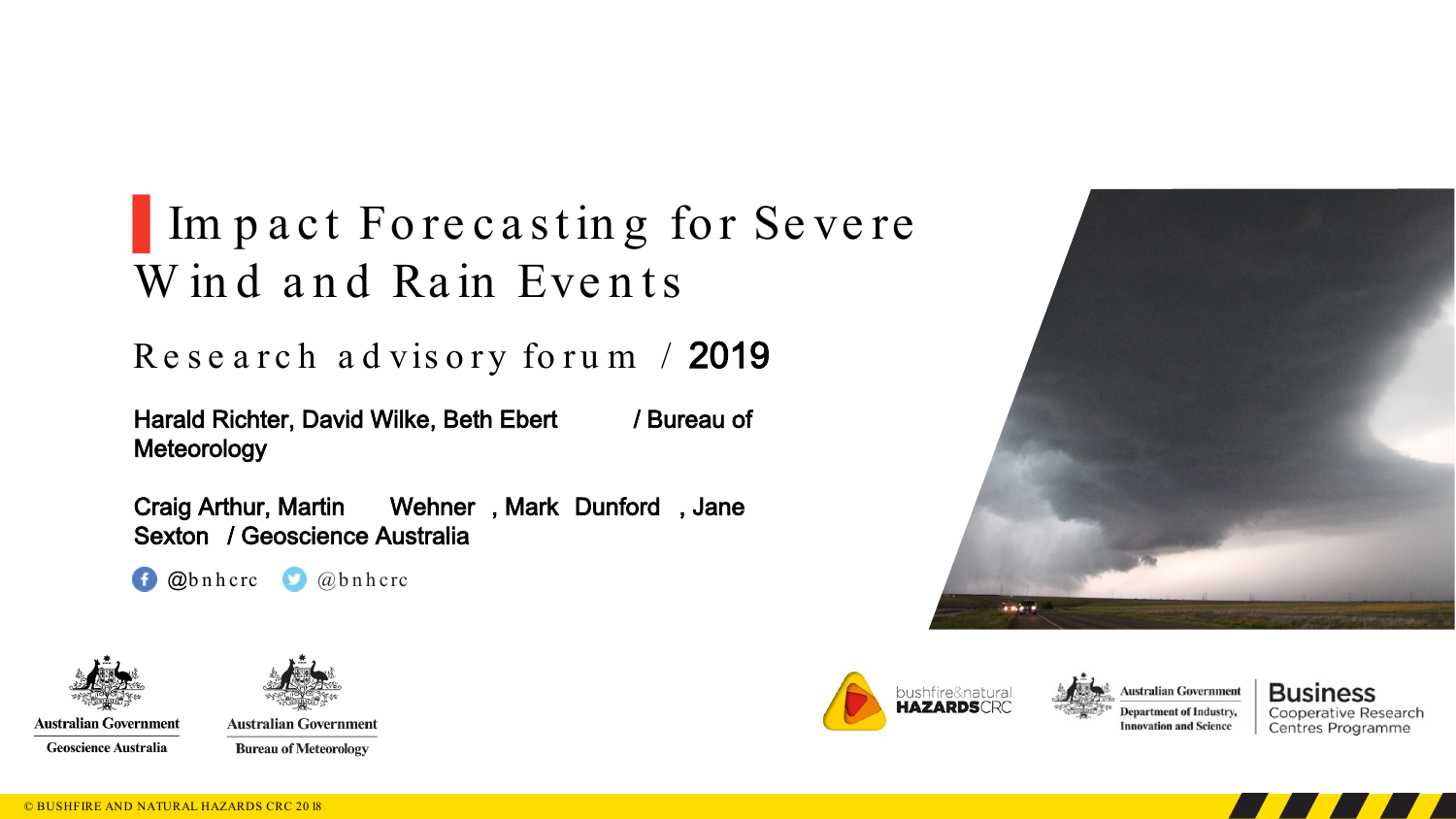#### Where are we at? • A workflow

**Vulnerability** Impact **Hazard** Exposure

• Multiple wind & rain hazard inputs





#### • Vulnerabilities for residential buildings

**Exposure** Information from • NEXIS



• Spatial Impacts & • Damage Assessment Data

• Multi-hazard • Predictor

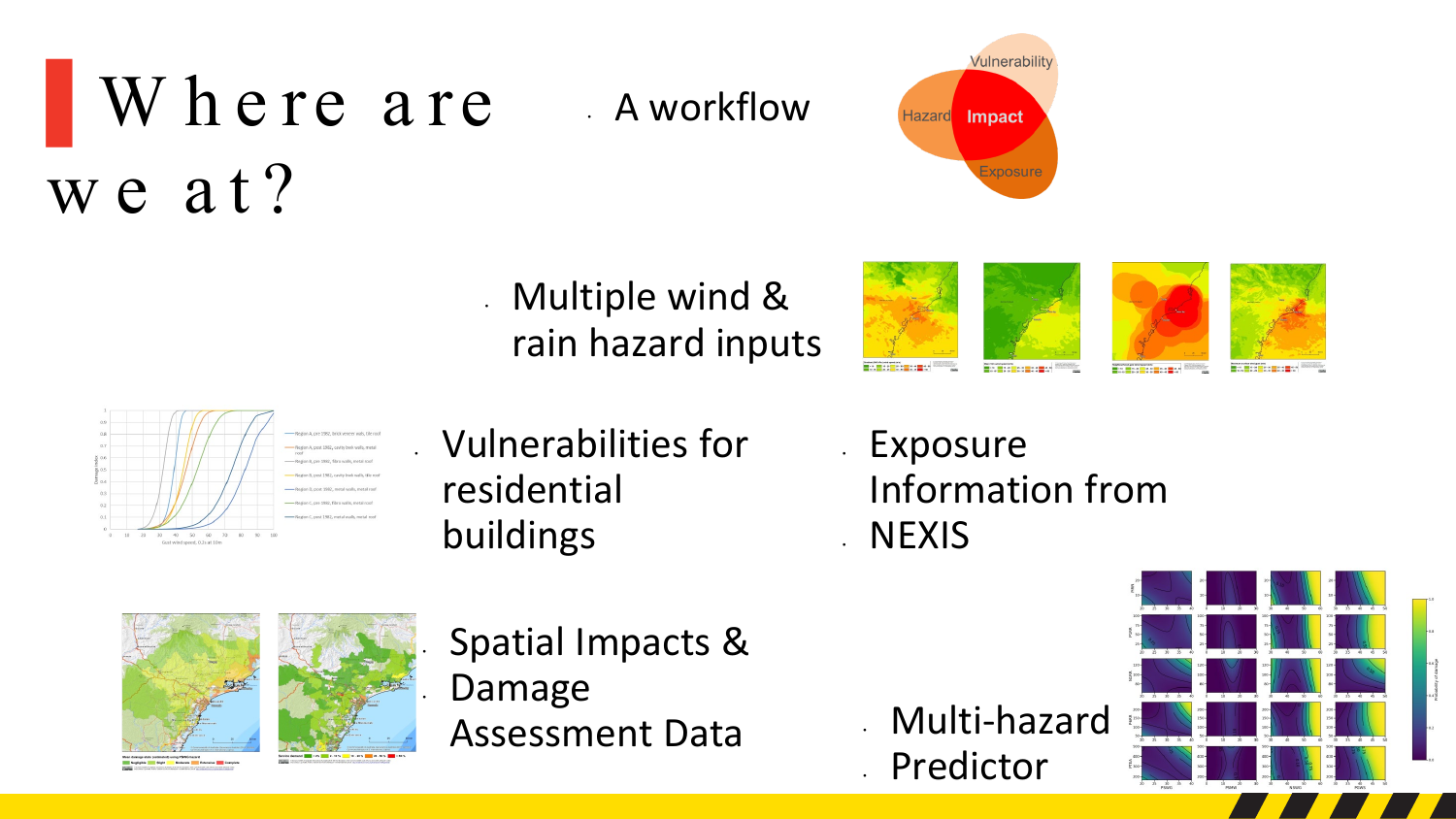## Utilisation Option 1: ACCC Product





Improve current AGCCC products by utilising outcomes from our project work:

- \* GA's TC impact product
- \* BoM's National Hazard Outlook

Add a project-based product to the suite or into the existing products.





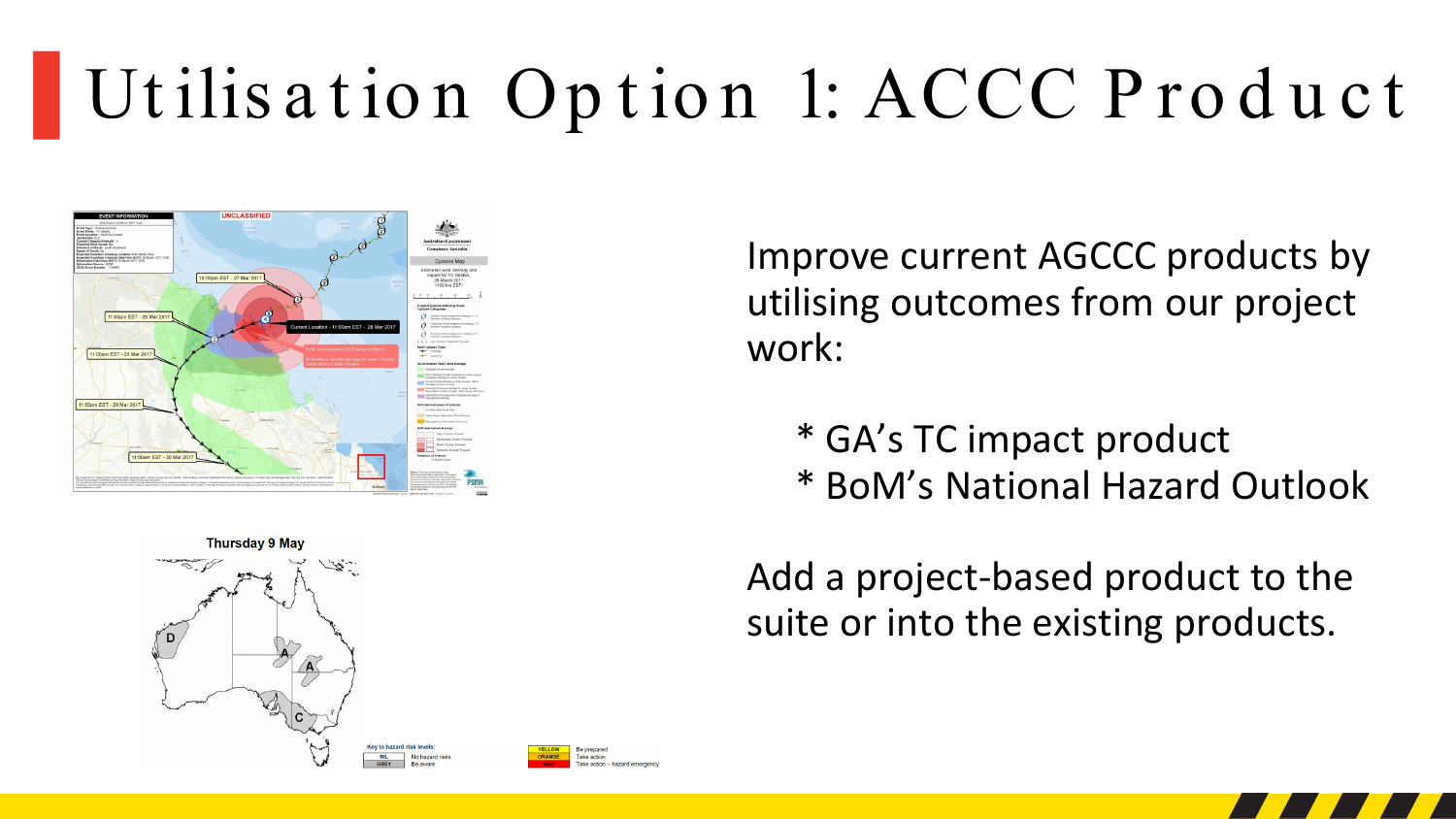### ▌Ut ilis a t io n Op t io n 2: Te s t b e d

• A testbed in Y1 for near real time appraisal and validation of spatial wind (and possibly rain and wind & rain) impacts on residential buildings?

- Validation incudes enhancing collection of RDA information by EM services and others.
- Hazard info derived from Bureau City Models
- Workshop 2 of this current project: test drive this idea with end users in a simulation

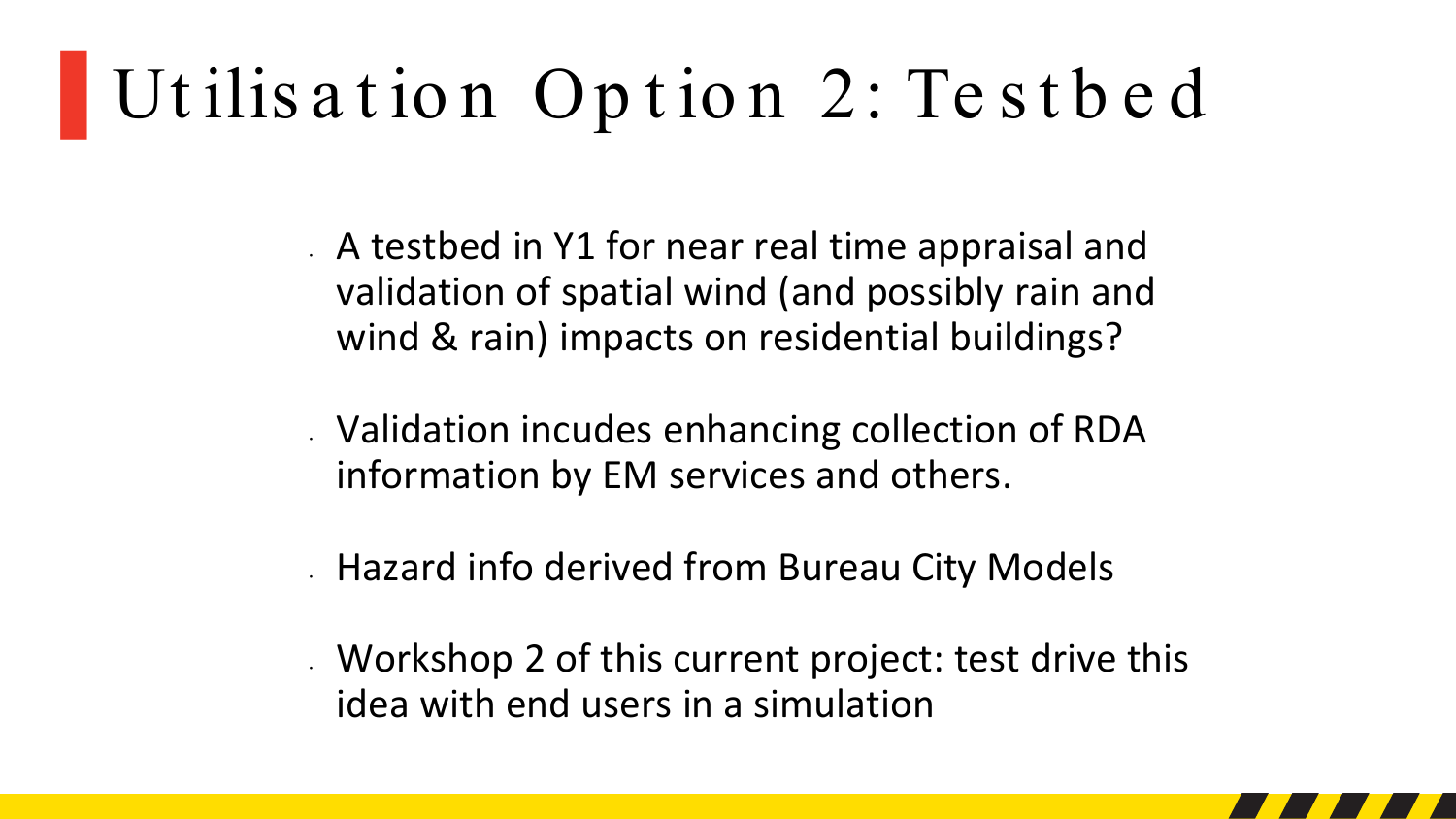# ▌Ut ilis a t io n Op t io n 3: Critical Infrastructure

- Clarification needed: What type of CI? Impacts of what hazards?
- Need end users to facilitate engagement with CI owners / operators
- Might require to find a partner with a critical infrastructure damage model
- An option: end users provide list of significant CI impact events; a project matches events with hazards from BARRA (hazard climatology given impact on CI occurred)

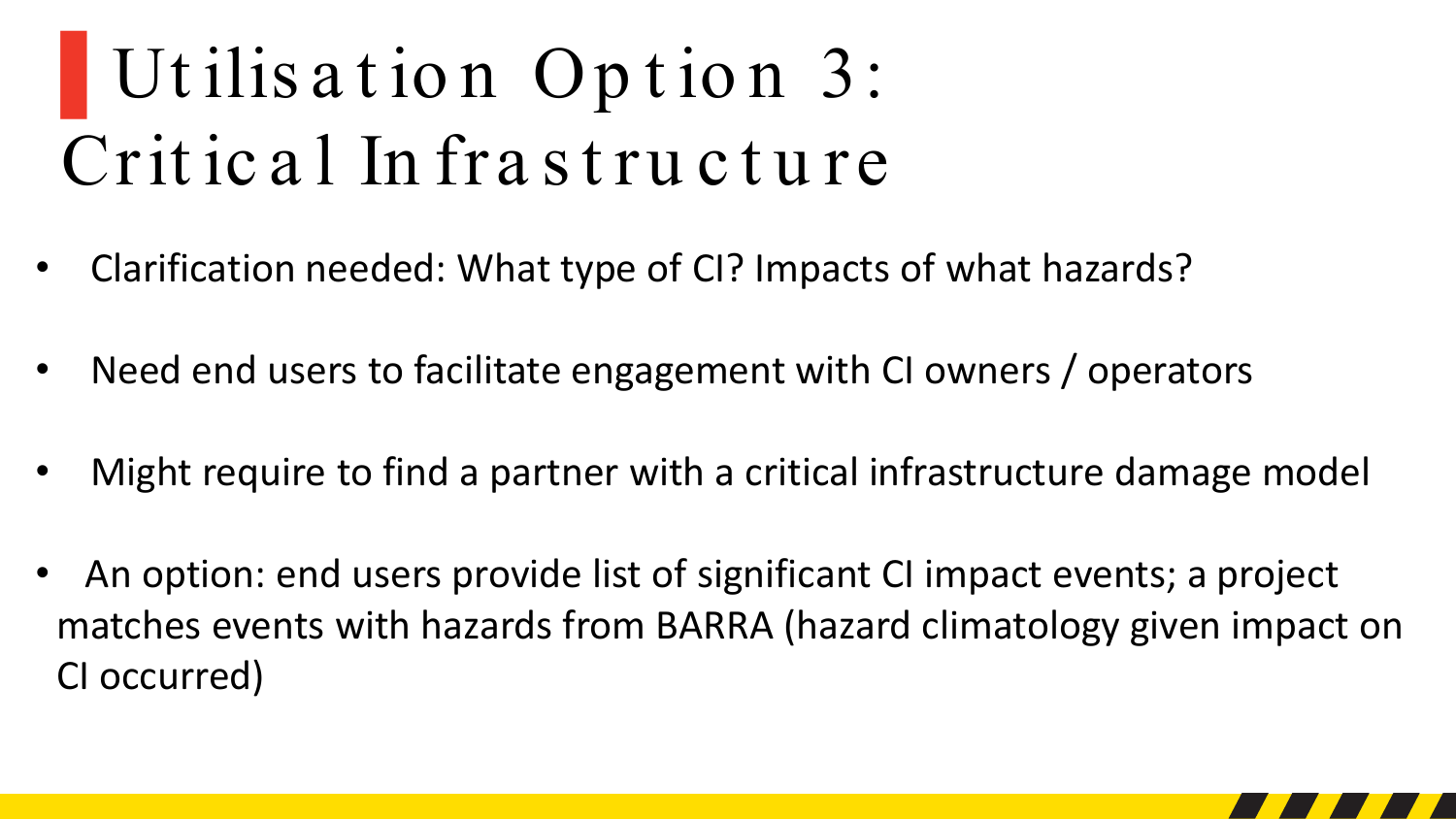### Utilisation Option 4: New Impact Measures

Current physical impact measure is the average damage loss ratio (repair cost / rebuild cost averaged over SA1 area)

Recast our impact information in different forms and verify these (one goal: easier validation)